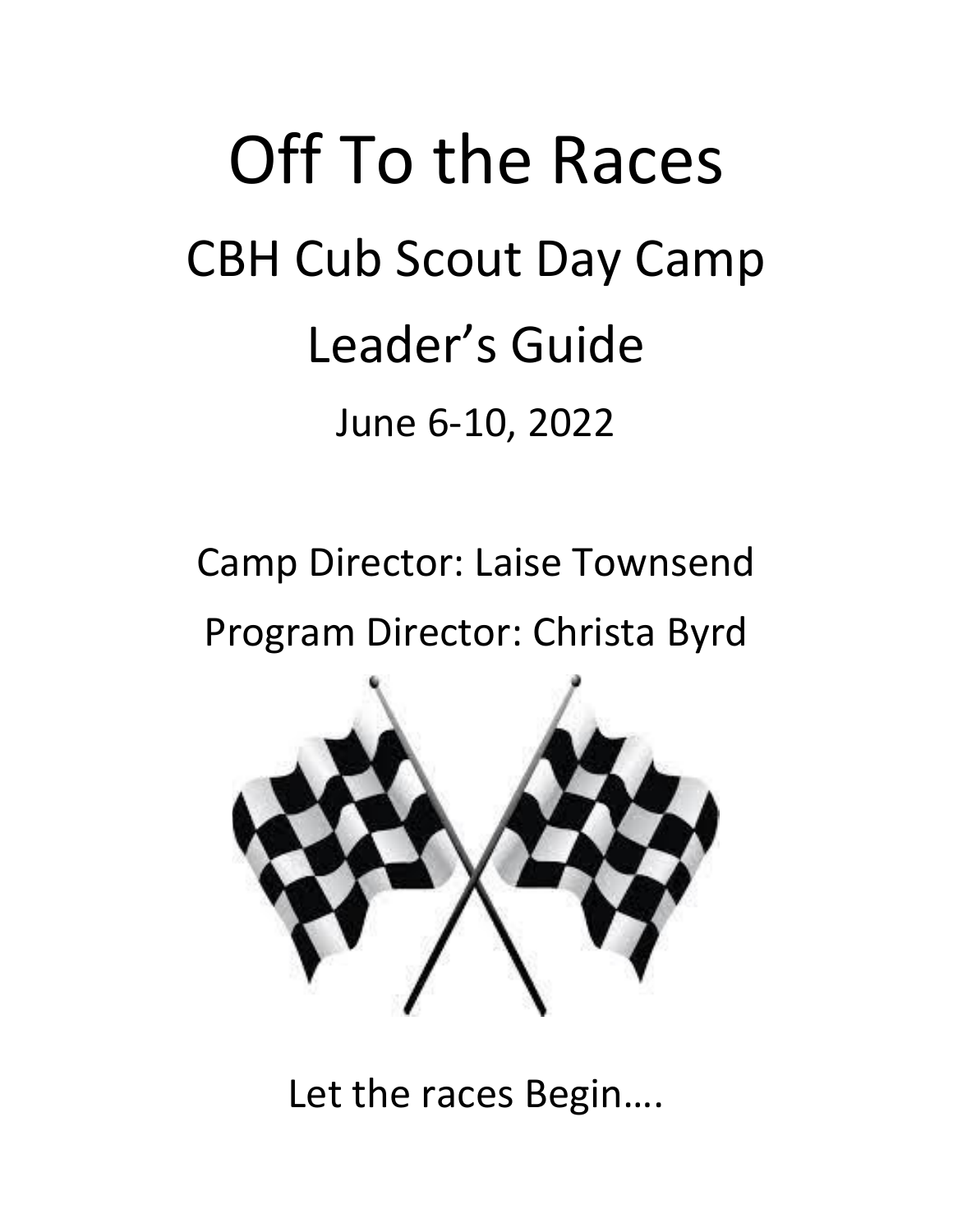#### **Staff Aims and Objectives**

To provide a wholesome, safe experience that surpasses the scout's expectations.

To develop an awareness for the great outdoors.

To fulfill the Objectives of Scouting.

To exemplify the 12 points of the Scout Law.

To have fun!

## **Who may attend?**

All Scouts must be registered with the Central Georgia Council, Boy Scouts of America and submit a completed Health and Medical Form (parts A and B only) upon arriving at camp. If you are unsure whether a Scout is registered, contact the Scout Office. All volunteers must complete the BSA Health and Medical Record (parts A and B only) and online Youth Protection Training. Without these forms you are not covered by our insurance and are not eligible to attend. Volunteers are welcome and needed to run a successful Camp. Pack Leaders, Den Leaders, Parents, Guardians, adult family members and mature youth are encouraged to volunteer.

## **Fees & Registration:**

Scouts: \$95.00 by May 13<sup>th</sup>,2022

Late fee:  $$110$  after May  $13<sup>th</sup>$ , 2022

Adults fee: \$40.00

Extra T-shirts: \$15.00

Fee includes activities, lunch, and t-shirt.

Registration by the early deadline will guarantee T-shirt for scouts and meals at camp. If registered after the deadline we will do our best on t-shirts but there is no guarantee.

## **Refund Policy:**

Cub Scout Day Camp is a Rain or Shine Event; therefore, all refund requests must be made in writing to Refund requests will be considered based upon when a written request was submitted using the following schedule.

15+ days prior to the event date will receive a 50% refund. 14 days or less no refunds will be accepted.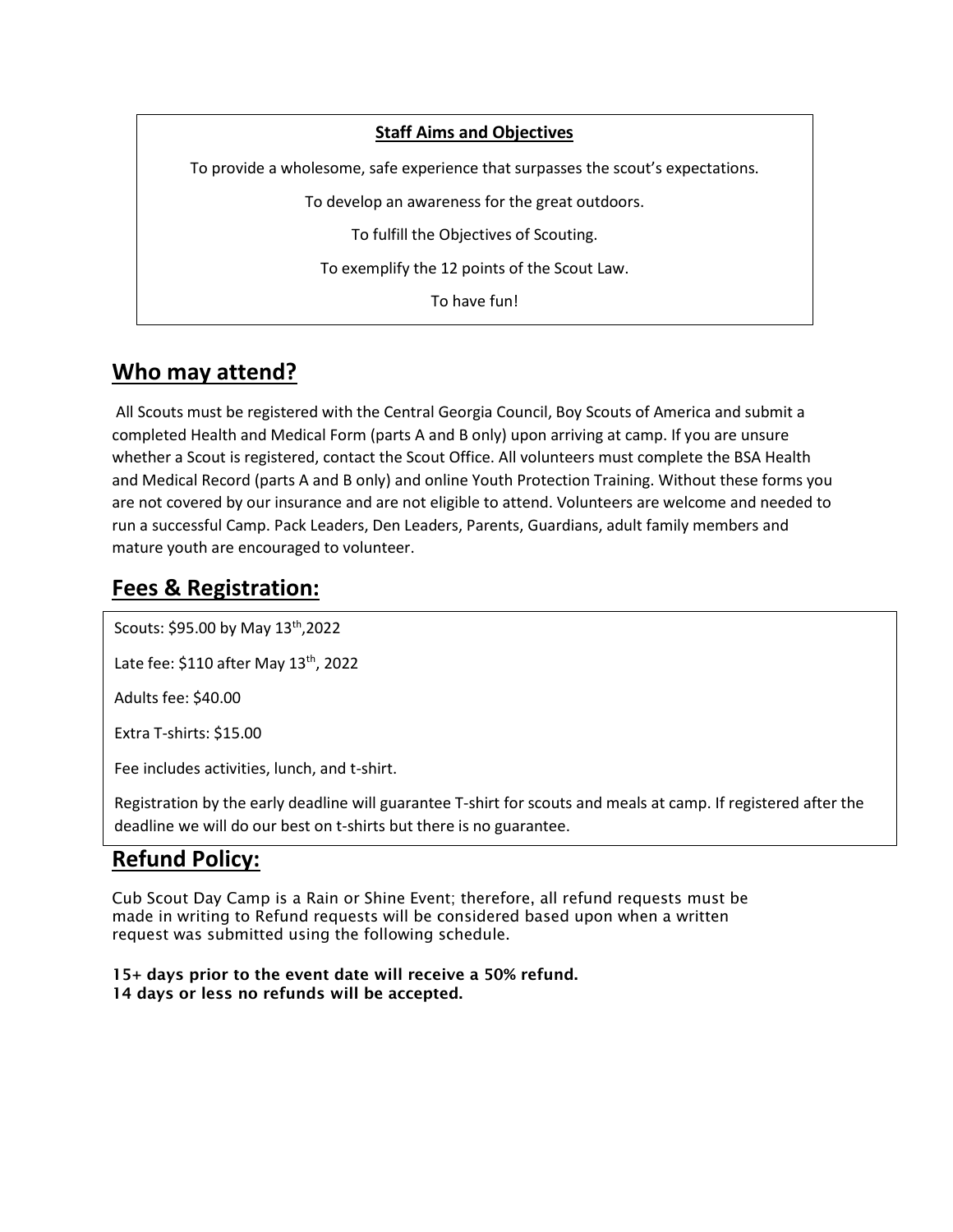| 12 Points of Scout                                                                               | <b>Objectives of Cub</b>                                                                                                                                                        |
|--------------------------------------------------------------------------------------------------|---------------------------------------------------------------------------------------------------------------------------------------------------------------------------------|
| Law                                                                                              | <b>Scouting</b>                                                                                                                                                                 |
| Trustworthy,<br>Loyal,<br>Helpful,<br>Friendly,<br>Courteous,<br>Kind,<br>Obedient,<br>Cheerful, | <b>Character Development</b><br>Spiritual Growth<br>Good Citizenship<br>Sportsmanship<br><b>Family Understanding</b><br><b>Respectful Relationships</b><br>Personal Achievement |
| Thrifty,<br>Brave,<br>Clean,<br>and Reverent                                                     | <b>Friendly Service</b><br><b>Fun and Adventure</b><br>Preparation for Boy Scouts                                                                                               |

## **The Buddy System:**

We strictly enforce the Buddy System at Camp. No boy is allowed to go anywhere without another Scout or buddy, this

includes the restrooms. Please discuss the Buddy System with your Scouts and all Walking Leaders before coming to Camp. This will help keep our group together and safe.

#### **What to Bring:**

- o Camp T-Shirts, this is your Scout's uniform at Camp Pets
- o Sturdy shoes that can get wet
- o NO OPEN TOED SHOES, CROCS, OR SANDALS
- o Sunscreen
- o Bug Spray
- o Hat(recommended)
- o Rain gear if weather service calls for rain
- o Backpack or bag so boys can carry their own belongings
- o Pencil or pen
- o A Positive Attitude
- o Scout Spirit
- o Water bottle
- o Money for Trading Post(optional)

#### **Please Leave at Home:**

- o Pocket Knives
- o Electronics (i.e., I pod, games, phones)
- o Pets

## **LABEL ALL BELONGINGS WITH NAME AND PACK NUMBER.**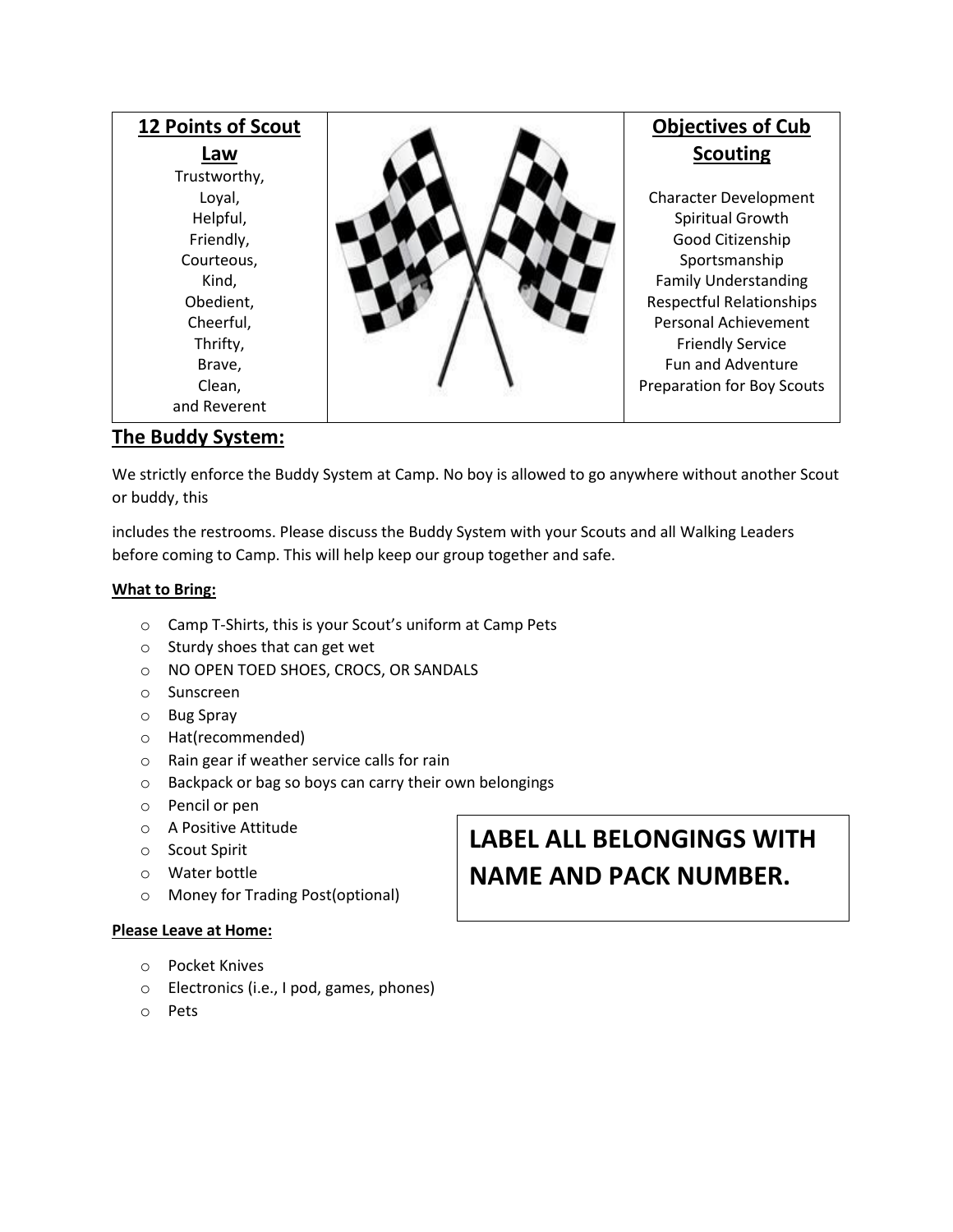## **Arriving at Camp:**

- $\circ$  Check- in begins at 8:00am @ the Welcome Center. When you locate the check-in area designate ONE adult to check in your Pack. Have your additional Adults and your Scouts proceed to the Parade Field.
- o Each Pack will be split into dens to visit each station. This is one of the reasons we REQUIRE additional Walking Leaders. We REQUIRE one registered adult per den.
- $\circ$  Find your group(s) and verify Scout's attendance. If you have brought additional Scouts turn in all completed forms and payment at this time to Camp Staff. Scouts without properly completed forms and payment CAN NOT stay at Camp.
- $\circ$  Verify your Pack's leadership. If the Adults attending are different than the Adults listed on the Pack Roster, turn in Health Forms at this time. Please bring forms already filled out.
- $\circ$  All Staff will be required to wear a staff t-shirt, provided at check-in, to show you have completed the check-in process and are, in fact, supposed to be there.
- $\circ$  Everyone must check in at Welcome Center. Even if you are a parent dropping off something you must check in first. We will either sign you into Camp or escort you to find your Scout. Please respect this policy.
- o Please arrange to arrive on time. Opening Ceremonies will begin promptly at 9:00am. A gathering activity will be available for the Scouts while their leaders are completing Check-in.

### **Medical Awareness:**

The Medical Awareness box on the Pack Registration form is to inform Camp Staff of any conditions we need to know about. Reportable conditions include, but are not limited to:

Severe allergies to bees, nuts, or penicillin

Asthma

Down Syndrome

Use of a wheelchair or similar device

Diabetes

ADD/ADHD

Autism

### **Medicine and First Aid:**

All medications must be turned in to the Camp Health Officer at check-in. The Health Officer will make medications available as required. Bring medications in their original containers, labeled with the scout's name and Pack number.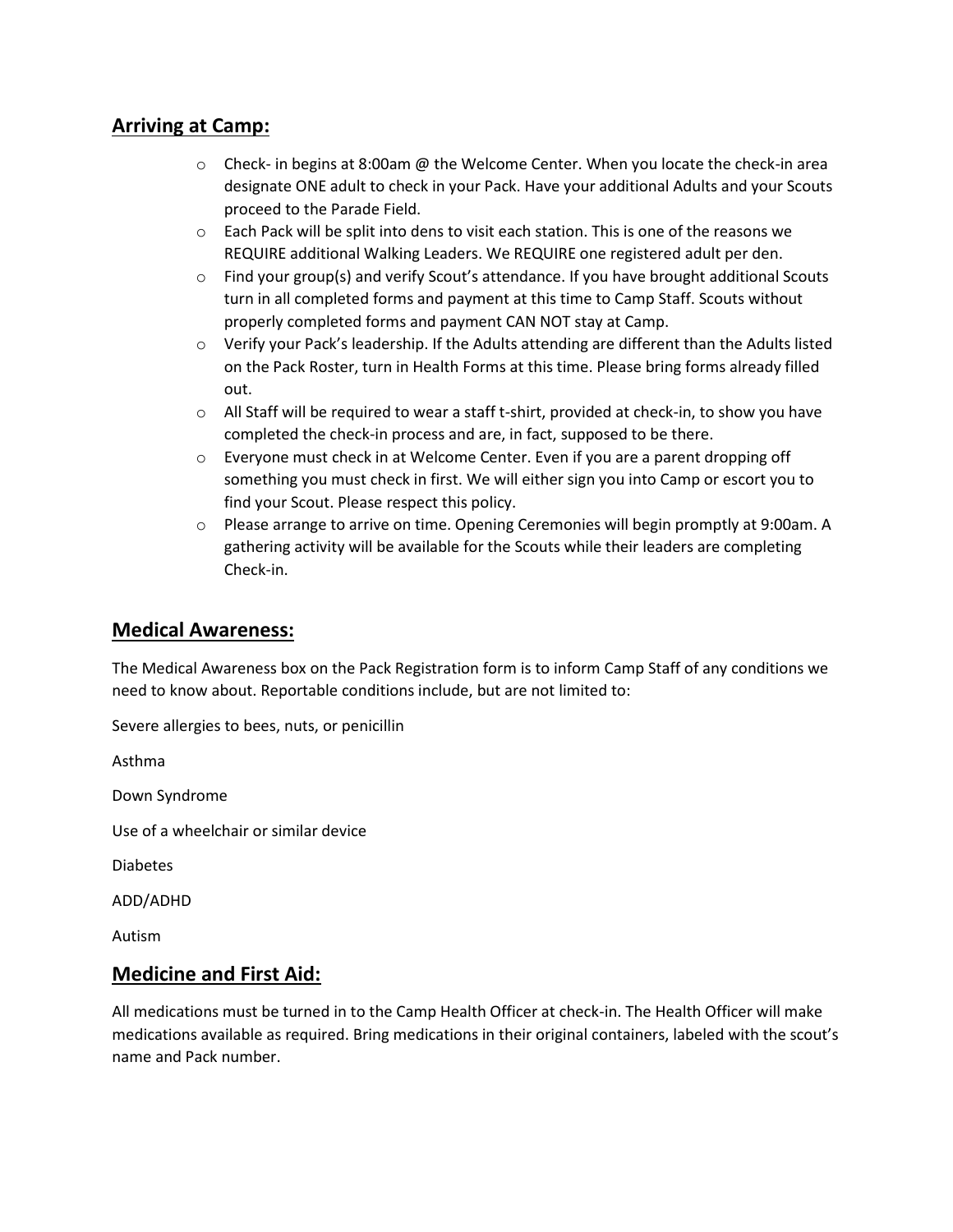The **only** exceptions are Emergency Rescue Inhalers and EpiPens for extreme allergies. They can be kept with the Scout's walking leaders, not the Scout himself, but **must** be reported to the Health Officer at check-in.

Report any and all injuries to the Camp Health Officer, no matter how small or insignificant they may be. The Health Officer can be found at the First Aid building. Never send a Scout to the Fist Aid Station alone. Always use the Buddy System at Camp.

## **Emergency Procedures:**

#### **Severe Weather**

- $\circ$  Electrical Storm: Stay away from trees and buildings, take shelter in a low area. Take scouts quickly to the dining hall.
- o Sever Rain or Hail: Take cover using best and nearest shelter available.
- o Sever Winds: Stay away from trees and get into an open area

#### **Lost Scout**

- o Send an Adult to contact the Camp Director.
- o Search in the most likely places: restrooms, vehicles, favorite stations…..
- o Ask others in the Pack if they know where the scout could be
- o Follow Directions of Camp Director.

#### **Health Emergencies**

- o Stop life-threatening dangers to keep victim from further harm.
- o Notify the Camp Health Officer and the Camp Director.
- o Get proper medical help.
- o Contact parents/guardians

### **Lunch and Drinking Water:**

We will have water stations that will be available throughout camp, please bring your own water bottle.

Pack leaders are responsible for bringing any snacks for the pack.

Lunch will be provided and the everyone will eat in the Dining Hall.

## **Getting Wet:**

It is summer and it is fun, so we try to include a water activity each day at Camp.

All scouts should bring a change of clothes and towel.

If water is available Cubs will certainly find it and get wet and muddy. If you prefer them to stay clean and dry speak up and make your wishes known to your boys.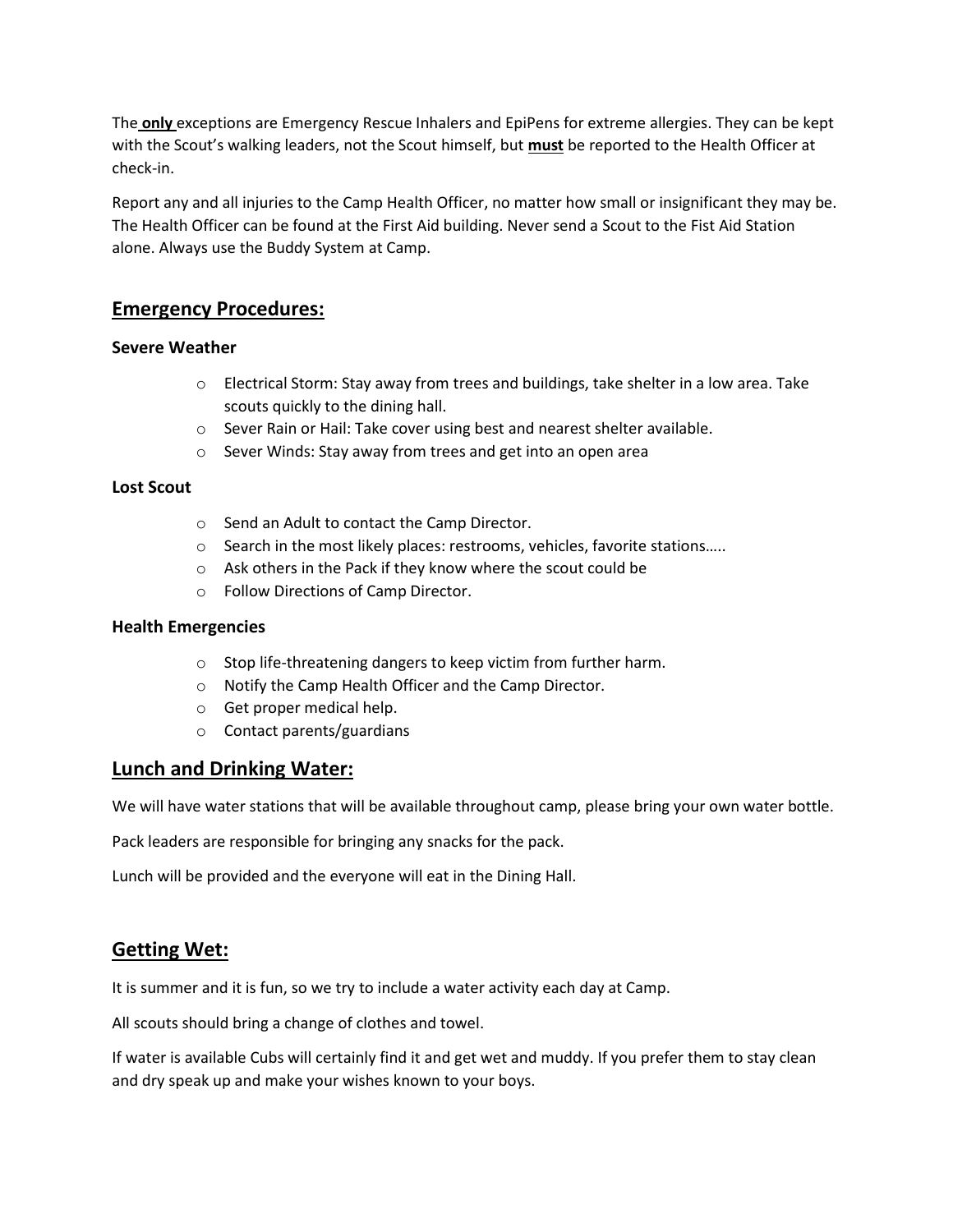## **Early Departure:**

The Camp Director must sign out everyone needing to leave EARLY. "Early" is considered any time before closing ceremonies for Scouts. The adult picking up a Scout must be listed in the early release section of the Health Form or the Scout will not be released. Adults need to sign out with the Camp Director, so we know who is still there and if any stations or Packs are lacking in leadership.

## **Personal Safety at Camp:**

Packs are required to have 1 registered adult per den, in attendance at camp at all times.

All registered campers will be required to wear their Day Camp T-Shirts during their stay at camp. These will be distributed to Pack leadership at registration

The use of the buddy system throughout camp is required – not just recommended. "Loose" campers will be collected by staff and returned to their groups immediately.

Suspected child abuse - whether physical, mental, emotional, or sexual - should be reported to the Camp Director immediately.

If you suspect unauthorized persons have come onto camp property (i.e., adults not wearing a camp T shirt), notify the Camp Director or Program Director immediately.

Daily attendance sheets will be provided to each camp den. The attendance sheets must be completed and turned in at the opening ceremony each morning.

Adult leaders will sign in and sign out when entering and leaving camp or anytime during camp. Sign in/out sheets will be located at the Welcome center/Camp Office.

## **Scout Behavior & Scout Spirit:**

All adult leaders, Scouts and staff must follow the Scout Oath and Law at all times while at camp. Those

individuals that cause vandalism, intimidation of others, theft, etc.… will be sent home immediately. We must work together to ensure that summer camp is a safe haven for Scouts to enjoy the great outdoors and the Scouting program.

Hazing is strictly prohibited. Camp is intended to help Scouts grow. There is no room for hazing. Knowledge of any abuse should be reported to the Camp Director immediately.

For an in-depth look at BSA policy on Youth Protection, visit the following website:

[https://www.scouting.org/training/youth-protection/](about:blank)

### **Cub Scout Camp Activities:**

Each den will be given a schedule to follow and will travel to each program area throughout the day. Some of the activities your Cub Scouts will enjoy throughout the week are listed below. If you have a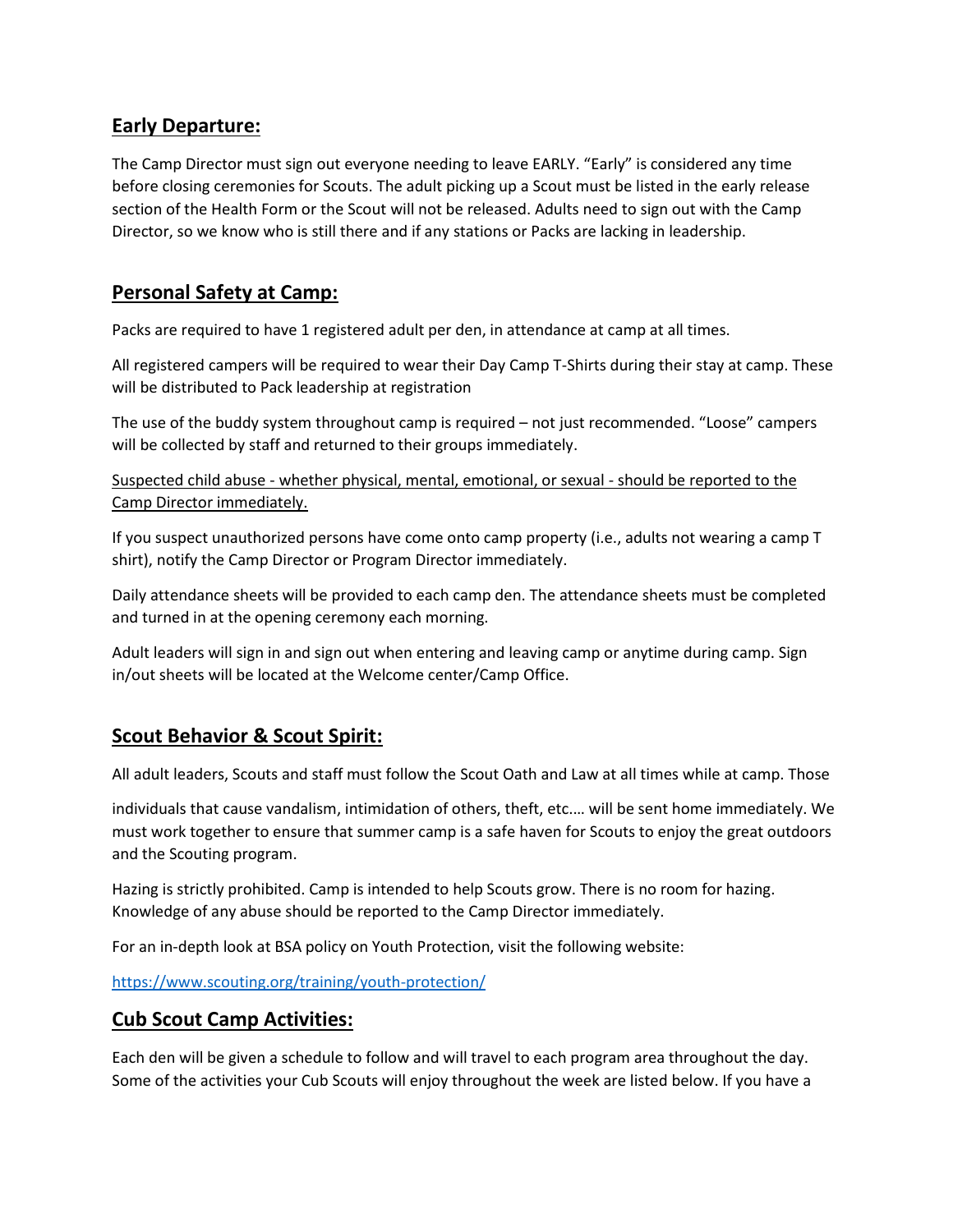specific question or require special assistance with a certain activity or area, please contact, Laise Townsend: sunshine 081203@hotmail.com or 478-456-9623 prior to camp to discuss your situation.

- o Archery
- o BB Guns
- o Crafts
- o Games
- o Trading Post
- o Hikes
- o Scout Skills
- o Stem activities
- o Team Building activities
- o And lots more!!!

### **Special Needs:**

If you have a Scout with special needs, please inform the Camp Director and Program Director at least two weeks prior to camp. Our trained staff wants to collaborate with you to assist the Scout in completing as much of the program as they can. Specials needs Scouts may be required to bring a parent or adult with them to camp. This parent or guardian must be familiar with the Scouts' needs and must be trained in Youth Protection. The scope of the special needs of the Scout may be determined by Scout parent, Camp Director, and Program Director.

## **Trading Post:**

•Trading post will be set-up all week with fun scouting items that campers can purchase.

- If your scout would like to purchase items they may do so at appropriate time.
- Leaders and Staff are not responsible for any lost or stolen items.

### **Individual Activity Participation:**

• If there is an activity that the parent does not permit the Scout to participate in, the Pack Coordinator should make a record of it and let the Camp Director or Program Director know at the first day of camp. A Scout will NEVER be forced to participate in an activity they are uncomfortable with. A Scout may choose not to participate on their own during an activity; however, they will still be required to stay with the group until the group's station time is finished.

## **Staff – Easily Recognized & Properly Trained:**

• The Cub Scout Day Camp administration has organized a staff based on the number of pre-registered

Scouts. The staff will participate in training sessions before camp.

• Staff members will be easily recognized at each activity station and throughout camp. Staff,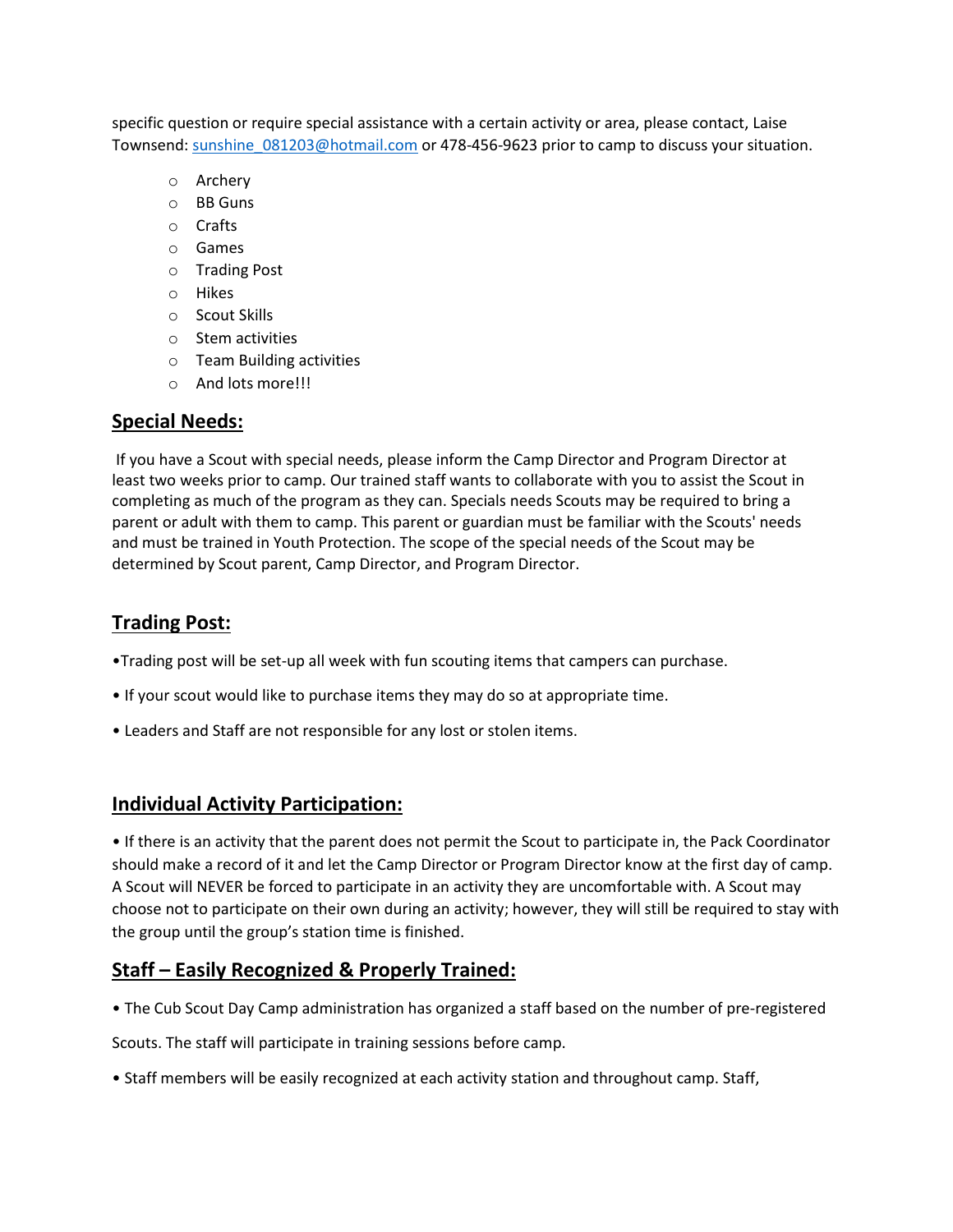volunteers, den chiefs will have different colored T-shirts than youth participants.

- If you see or encounter any situations with Day Camp staff please bring to the attention of the Camp Director or Program Director before that day of camp ends.
- Unless addressing a safety concern, please allow the Camp Administration to discuss your concerns for areas of growth with the staff.
- **Our goal is to be pro-active in dealing with issues of any kind.**

### **Serving on Staff:**

Anyone (adult leaders, parents, Scouts aged 15 & older) interested in serving on Cub Scout Day Camp Staff should contact the Camp Director.

Laise Townsend, [sunshine\\_081203@hotmail.com/478-456-9623](about:blank)

Applications will be on the council website.

## **Getting Started:**

## **Adult Leadership:**

o You will need a few key leaders to get your Pack to camp in a safe and fun manner:

### **Pack Cub Scout Camp Coordinator/ Cub Camp Den Leader:**

- $\circ$  This person is responsible for distributing the information about Cub Scout Camp to the Pack.
- $\circ$  This person attends Cub Scout Camp with the Cub Scouts; is responsible for daily attendance records; and coordinates the rest of the adults attending with the Cub Scouts. It is strongly recommended that your Den Leader be present for the entire week, although the Den Leader may recruit a substitute if not able to attend all days.

### **Adult Helpers:**

• These are parents, aunts, uncles, grandparents, older siblings (over age 18), who attend Cub Scout Day Camp with the Cub Scouts for one day or all five. There is a requirement of 1 Adult Helper for every den in attendance at camp each day. These adults can rotate and be a different set of adults each day!

• All volunteers must be a registered BSA adult.

• All volunteers must go through or have gone through BSA Youth Protection Training at www.myscouting.org.

YPT training will be available at each of the training sessions prior to camp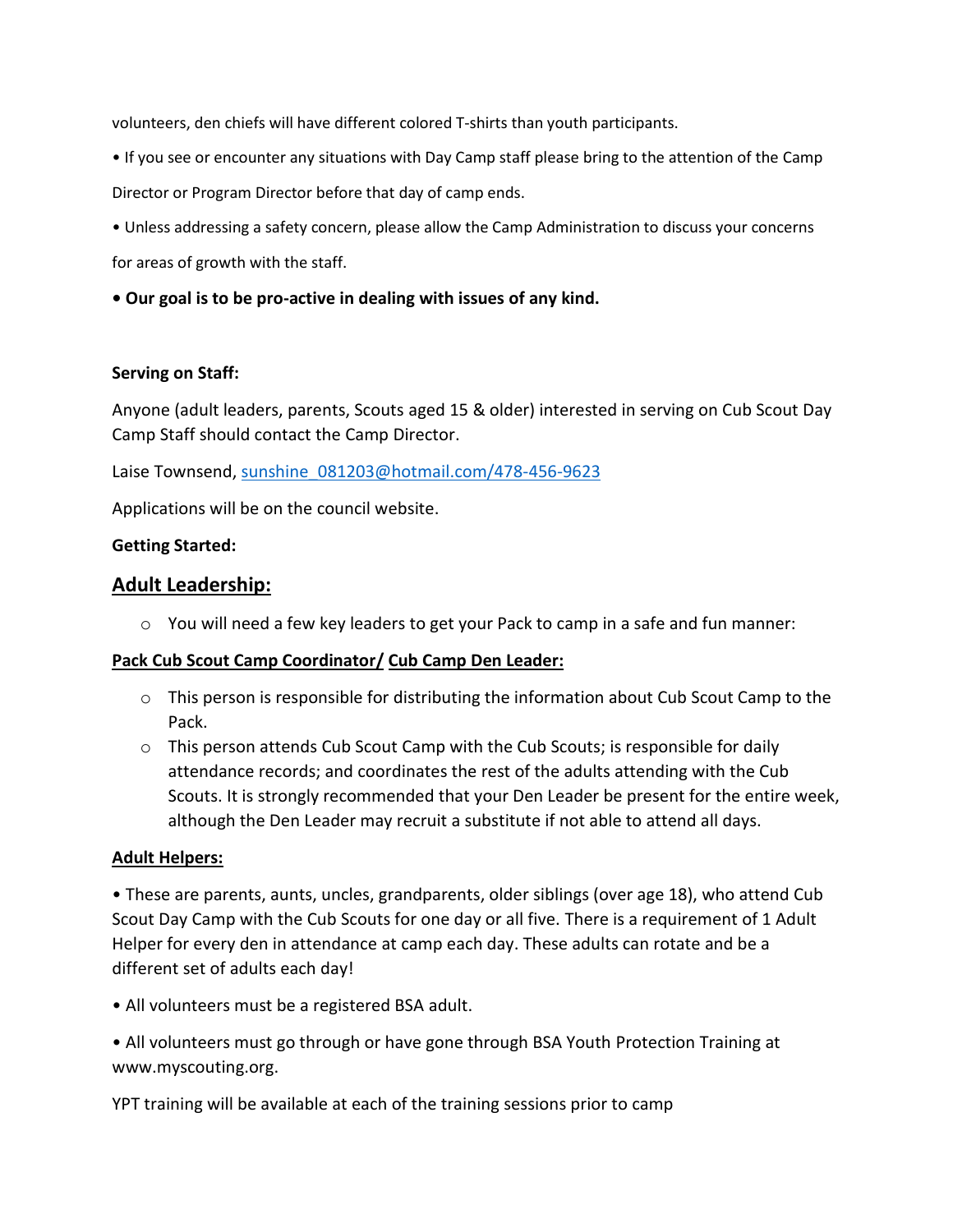## **Key Duties of a Cub Scout Camp Den Leader:**

- Attend the Leader Orientation.
- Sign in each Scout each day (attendance).
- Follow the camp schedule.

• Remain in camp with your den all day long. Den leaders must be sure that all youth are with their proper ride home before they may leave camp.

• Help the scouts at each program station.

• Serve in the capacity of parent, mentor, teacher, cheerleader, and several other roles that will make camp a safe, meaningful, and enjoyable experience.

• Observe advancement opportunities and report this information back to the Pack Advancement Chair.

• Encourage boys to "Do Their Best."

• Make sure no Cub Scout leaves camp after check-in and before the closing ceremony without a written release from their parents or Scout leaders. They must sign out at the camp office before departing. Scouts will only be released into the custody of an authorized adult.

## **Daily Attendance:**

• The Den Leader will be responsible for filling out and turning in an attendance sheet each morning during the opening flag ceremony. Everyone attending camp – youth and adults – must be accounted for on the attendance sheet.

• If you have a Scout or parent who is unable to attend (for any reason) please note that on the attendance sheet as well.

## **Visitors at Camp:**

- $\circ$  All visitors must register and pick up a visitor's pass at the check-in station or see the Camp Director. If you plan to stay more than just a few hours you will need to provide a completed medical form. If you have any questions regarding this policy please contact the Cub Scout Camp Director, Laise Townsend, 478-456-9623.
- o **If you suspect unauthorized persons has come onto camp property, notify the Camp Director or Program Directors immediately.**